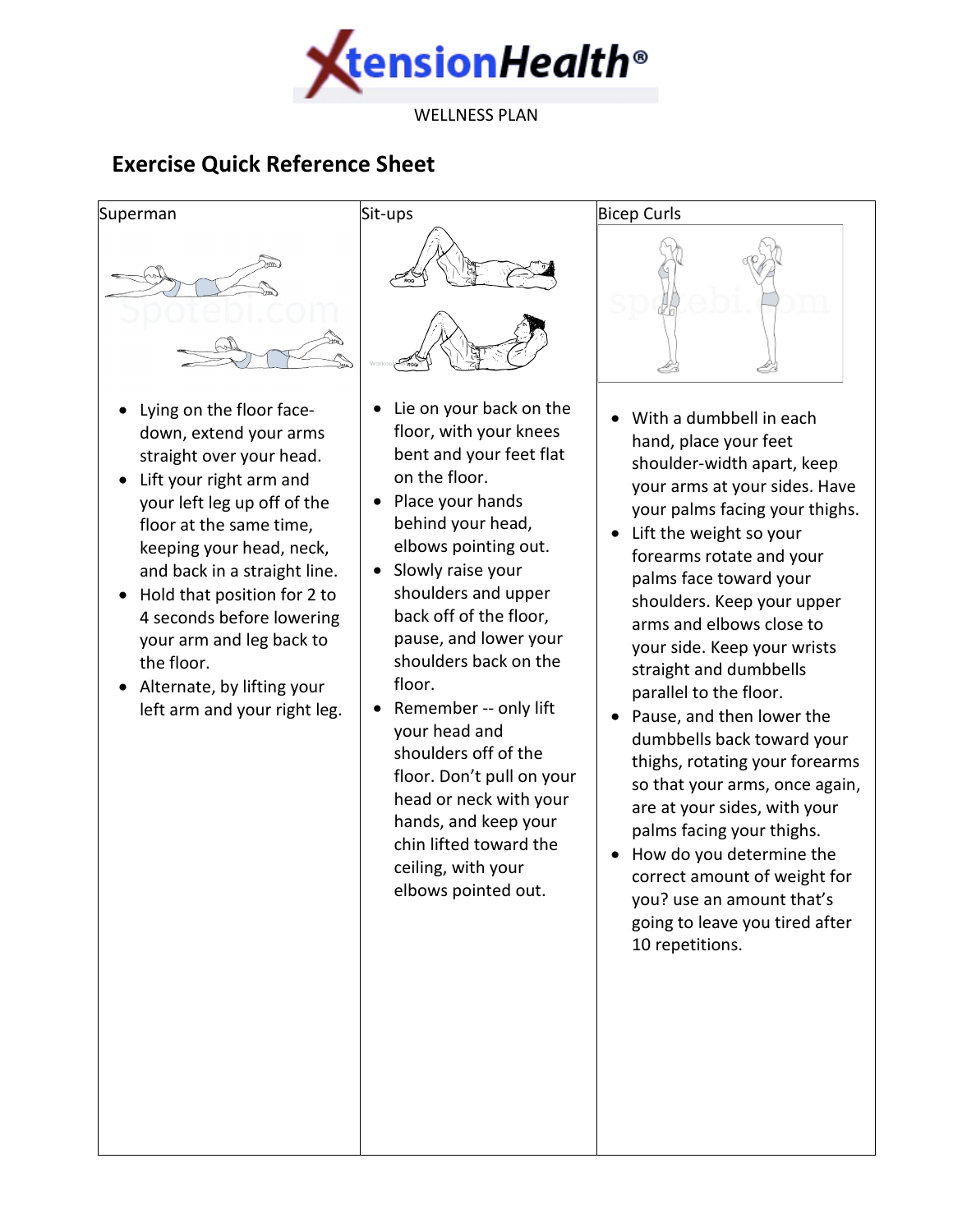| <b>Overhead Press</b>                                                                                                                                                                                                                                                                                                                                                                                                                                                                 | <b>Wall Push-Ups</b>                                                                                                                                                                                                                                                                                                                                                                        | Squat                                                                                                                                                                                                                                                                                                |
|---------------------------------------------------------------------------------------------------------------------------------------------------------------------------------------------------------------------------------------------------------------------------------------------------------------------------------------------------------------------------------------------------------------------------------------------------------------------------------------|---------------------------------------------------------------------------------------------------------------------------------------------------------------------------------------------------------------------------------------------------------------------------------------------------------------------------------------------------------------------------------------------|------------------------------------------------------------------------------------------------------------------------------------------------------------------------------------------------------------------------------------------------------------------------------------------------------|
| Stand or sit with your feet<br>shoulder-width apart, with a<br>dumbbell in each hand.<br>Raise your hands, with your<br>palms facing forward and<br>your wrists straight until the<br>dumbbells are level with<br>your shoulders and parallel<br>to the floor.<br>Push the dumbbells up and<br>over your head until your<br>arms are fully extended,<br>making sure not to lock your<br>elbows.<br>Pause, then lower the<br>dumbbells back to shoulder<br>level, bringing your elbows | • Stand $1 - 2$ feet from the<br>wall with your feet<br>shoulder width apart, feet<br>pointing towards the wall.<br>• Place hands on wall,<br>shoulder height.<br>• Keep your body straight<br>and bend at your elbows<br>moving towards the wall,<br>then straighten your<br>elbows, without locking<br>them.<br>• Count 1, 2 as you move<br>toward the wall and 3, 4<br>as you move away. | Physio Tools L<br>• Stand with your feet slightly<br>more than shoulder width<br>apart, feet pointing towards<br>the chair.<br>• With your trunk upright, bend<br>your knees 1/3 of the way,<br>keeping your knees above the<br>big toes.<br>• Count 1, 2 as you bend and 3, 4<br>as you straighten. |
| down, close to your sides.                                                                                                                                                                                                                                                                                                                                                                                                                                                            |                                                                                                                                                                                                                                                                                                                                                                                             |                                                                                                                                                                                                                                                                                                      |
| <b>Toe Lift</b>                                                                                                                                                                                                                                                                                                                                                                                                                                                                       | <b>Shoulder Circles</b>                                                                                                                                                                                                                                                                                                                                                                     | <b>Trunk Rotation</b>                                                                                                                                                                                                                                                                                |
| Physio Tools Ltd                                                                                                                                                                                                                                                                                                                                                                                                                                                                      |                                                                                                                                                                                                                                                                                                                                                                                             |                                                                                                                                                                                                                                                                                                      |
| • Start out by standing on the<br>floor with your hand secured on<br>counter or a chair.<br>. With your feet shoulder-width<br>apart, push up as far as you can<br>on the balls of your feet.<br>. Count 1, 2 as you go up and 3, 4<br>as you go down.                                                                                                                                                                                                                                | • Circle your left shoulder up,<br>back, down and forward.<br>• Do the same on the right side.<br>• Count 1, 2, 3, 4 as you move.                                                                                                                                                                                                                                                           | Sitting in a neutral position on the<br>chair, shift your weight onto your<br>left buttock.<br>Turn your trunk to the right.<br>Repeat on the other side.<br>Count 1, 2 as you turn right and 3,<br>4 as you return back to your<br>neutral position in the center.                                  |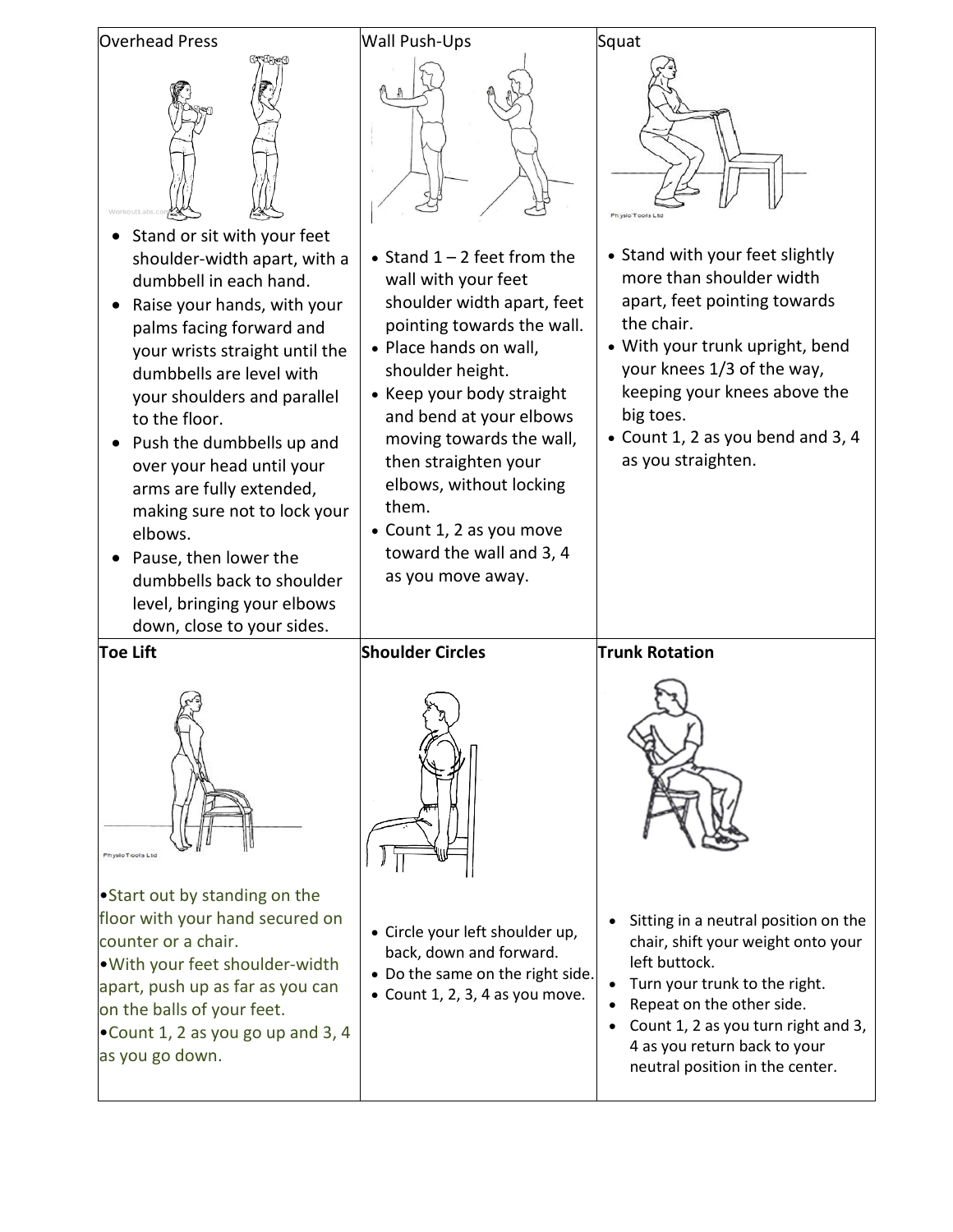#### Balance



- With the chair in front of you, hold on with 1 or 2 hands.
- Slowly raise your left foot off the floor so that you are balancing on the right foot.
- Repeat on the other side.
- Try first balancing with your eyes open and as you progress, try with your eyes closed.
- Move from holding on to the chair with two hands, to one hand, to balancing without holding on.





#### **Knee Lift**

- Lie on your right side with your knees bent and your neck and head supported.
- Keep your feet together as you slowly raise and lower the top knee. Your trunk and pelvis must not rock backwards.
- Repeat on the other side.

Count 1, 2 as you raise your knee and 3, 4 as you lower you knee.



### **Neck Strengthening**

- Hold your head still as you apply gentle pressure with your fingertips to your forehead for a count of 4.
- Apply 4 counts of pressure to the back of your head.
- Apply 4 counts of pressure to the left and then right side.



- Lie on back on firm surface, knees bent, feet resting on floor and arms on chest.
- Breathe in; fill lungs and belly and arch lower back.
- Exhale as you flatten your spine to the floor



- Lie on back on firm surface, knees bent, feet resting on floor.
- Rock your pelvis to find your neutral spine position.
- Tuck in your abdominal muscles and hold throughout the exercise.
- Slowly lift your buttocks off the floor and then slowly lower.
- Count 1, 2 as you lift and 3, 4 as you lower.

#### **Pelvic Tilt**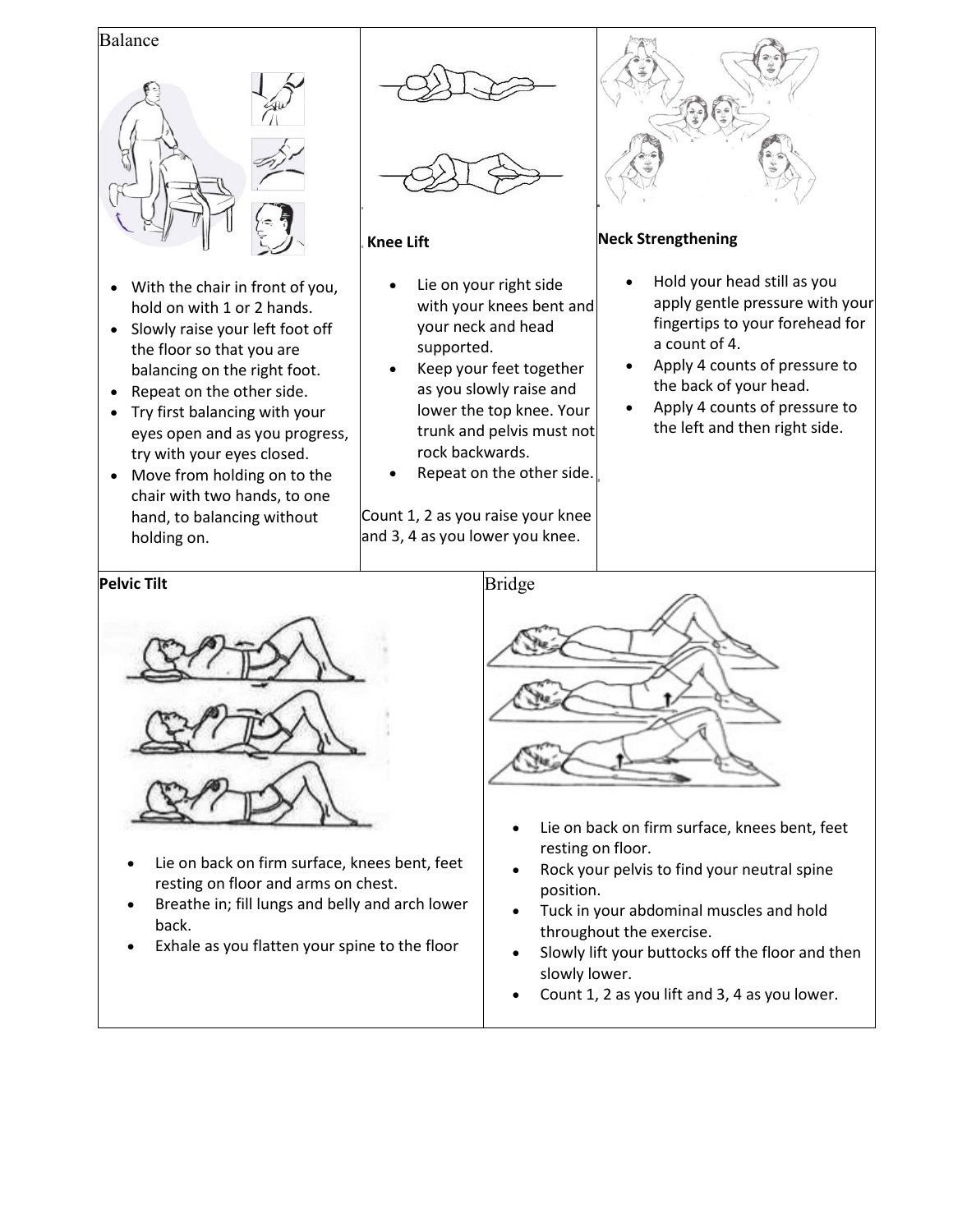